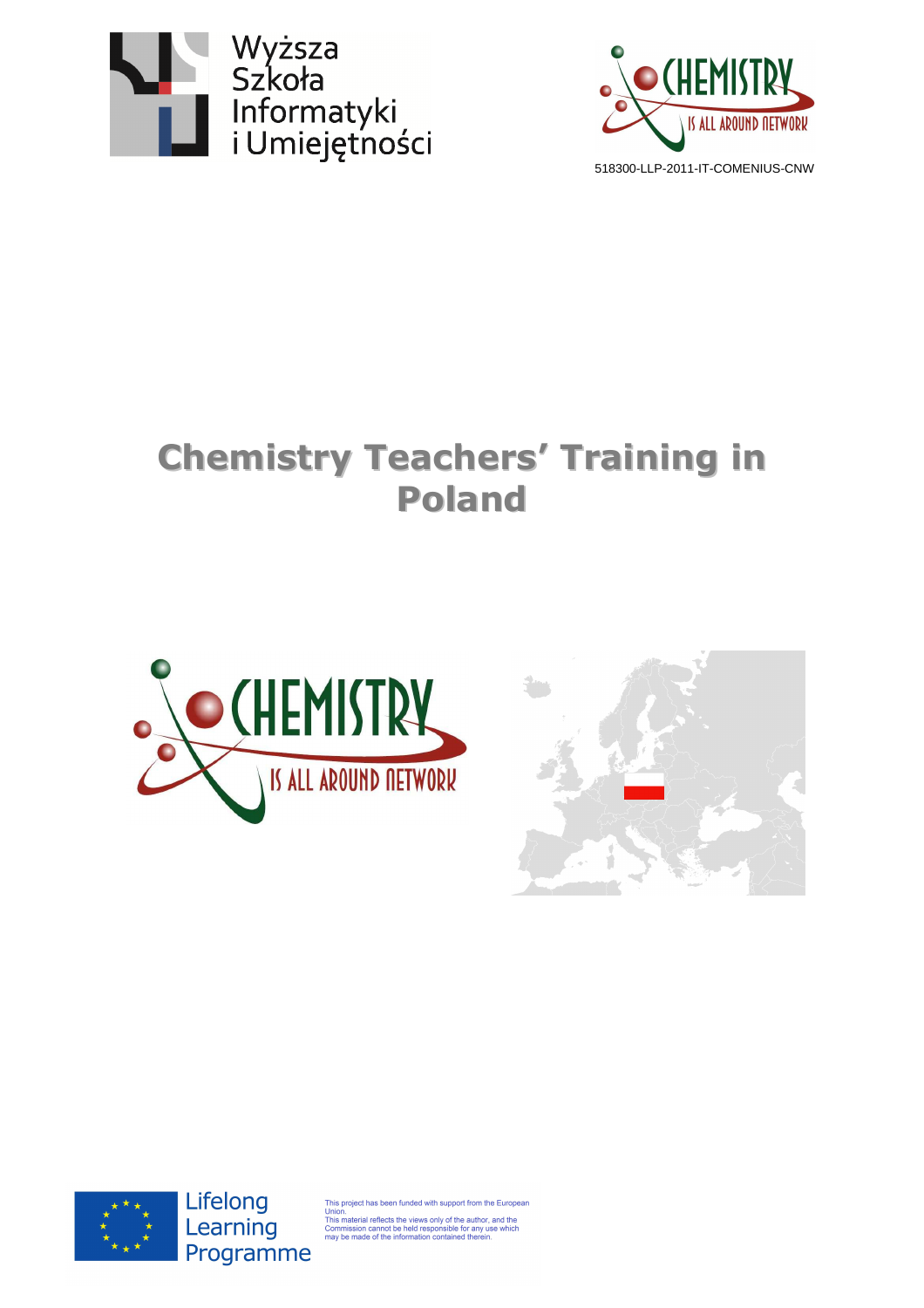



# **Chemistry Teachers' Training in Poland**

**MAGDALENA GAŁAJ** WYŻSZA SZKOŁA INFORMATYKI I UMIEJĘTNOŚCI (POLAND) MAGDALENA\_GALAJ@WSINF.EDU.PL

# **ABSTRACT**

The following report is an integral part of the project documentation and presents the national situation in Poland with reference to chemistry teacher training and science teachers in general. It briefly introduces the initial and pre-service teacher training, listing the most prestigious and best recognized higher education institutions in Poland offering courses and programmes for prospective chemistry teachers both at Universities as well as Technical Universities. In the second part the report tackles the details of the in-service teacher training and it concentrates on the methods and didactic techniques applied to train and develop a practising teacher's career. The last part of the report focuses on the overall evaluation of the Polish national situation mainly with the use of the Polish teachers' comments and review of the Polish publications on the teacher training. Finally the role of the project in the teacher training will be mentioned; its impact on bridging the gap between the practising teachers and experts and its influence on the end user – the student. The exchange of the views of educational and scientific sector representatives could lead to better consolidation of common policies and methods facilitating wider interest in scientific subjects at schools and universities.

#### **1. National Situation on Teacher Training in Poland**

Polish higher education has been undergoing a serious of reforms and modifications so that it becomes more compatible with the European higher education sector. Under the Bologna process Polish universities and Technical Universities have implemented procedures in order to make Polish system more up-to-date and flexible with the graduate's knowledge, skills and social competences in mind. Curricula of all the programmes have been restructured especially those which involve teaching and training of prospective teachers. The Ordinance of the Minister of Science and Higher Education from 17 January 2012, which was also signed by the Minister of Education is currently in force. The standards of training leading to the teaching profession are defined in this ordinance. The ordinance regulations specify:

- a) the learning outcomes across the range of expertise and methodology (cross curricular), pedagogy and psychology, application of information technology and foreign language proficiency,
- b) the duration of studies and postgraduate studies.
- c) the size and organization of practical training for teachers.

In the new standards the two-specialization education, obligatory until now in the first degree, was rejected. The process of preparing teachers for their work is modular and its implementation will depend on the course of study and graduate and postgraduate studies. Pathways to education of a teacher will be conducted in three compulsory modules, including the substantive, psycho-pedagogical and didactic preparation for teaching (preparation to conduct the course). This education will be expanded to optional modules including preparation for teaching another subject (preparation to conduct the course), and the background in special education. Teacher training relies mainly on getting practical skills needed to work as a teacher. In turn, theoretical knowledge supports the acquisition of these skills and gives a scientific synthesis of obtained experience. Thus, the discussed Regulation leads to increase of the role of practical training, in particular in the areas of competence of the care, education and diagnose of individual student's needs.



Lifelong Learning Programme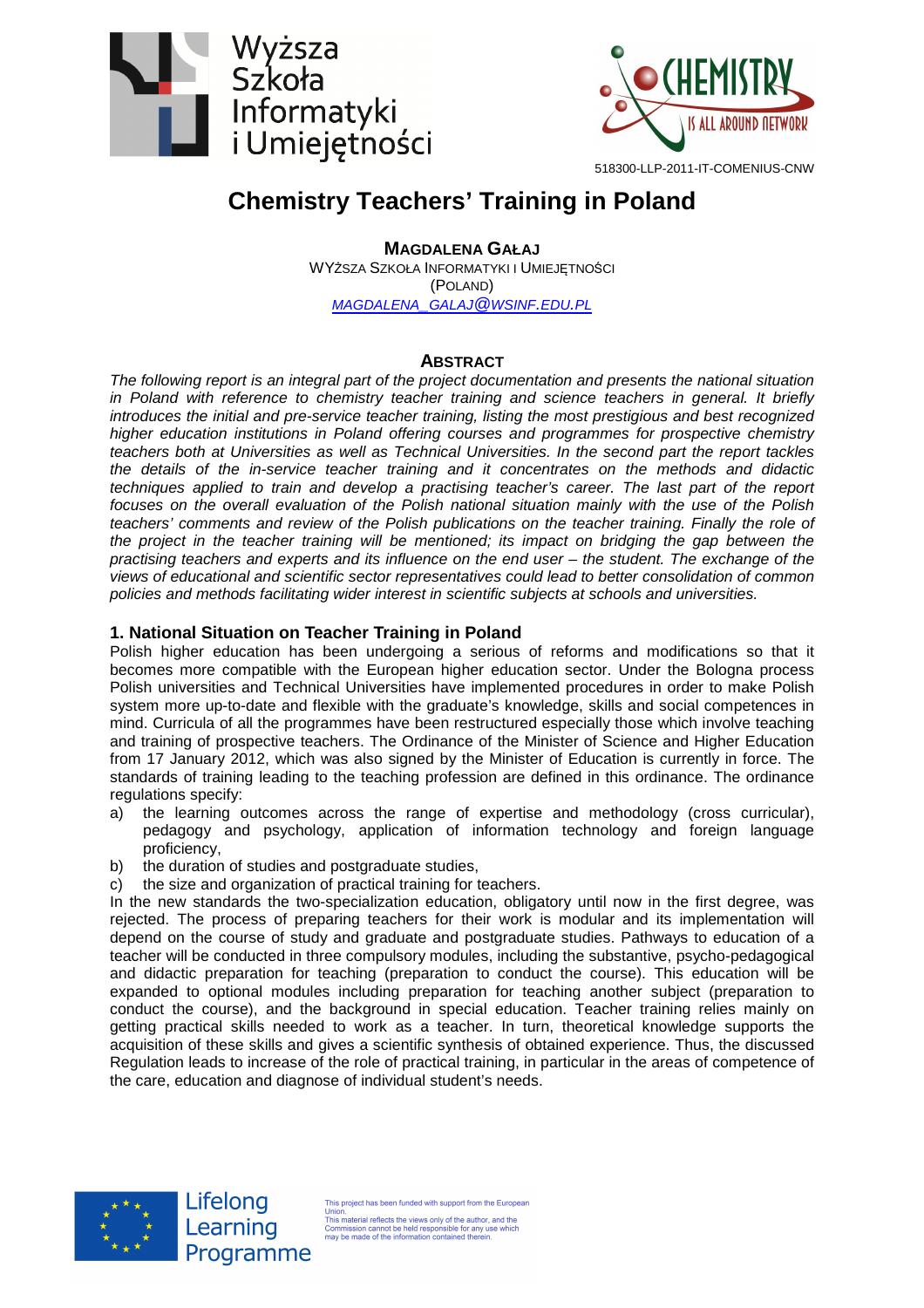



# **1.1. Initial Teacher Training**

Universities provide programmers which prepare students for the teaching profession in academic education and post-graduate studies in the relevant training modules. They can be divided into two major paths:

I cycle programme (Undergraduate courses)

Bachelor's studies last at least 6 semesters, and the number of hours should not be less than 2200 (≥ 180 ECTS points). The graduate of these studies should have knowledge and skills in general chemistry topics, based on mathematical and natural sciences. Engineering studies last at least 7 semesters, and the number of hours should not be less than 2500 (≥ 210 ECTS points). Engineering graduate should have the ability to use the basic knowledge of chemistry and chemical technology, based on the broad-based mathematics, natural sciences and engineering.

II cycle programme (post-graduate courses)

Post-graduate programmes take not less than 4 semesters, involving undergraduate alumni. Number of hours should not be less than 1000 ( $\geq$  120 ECTS points). However, in the case of engineering graduates in postgraduate courses last not less than three semesters, involving engineering graduates and the number of hours should not be less than 900 (≥ 90 ECTS points). Graduates should have an extended (according to first degree) knowledge of chemistry and demonstrate a proficiency in the chosen specialization. He/ she should have the knowledge and skills leading to solve chemical problems in non-standard situations.

Currently after the new reforms Chemistry teacher training takes place during the second-cycle of studies and includes mandatory training in the following areas:

- 1) substantive education for teaching of first subject (preparation to conduct the course) first module;
- 2) psychological and pedagogical education second module;
- 3) didactic education third module.

The preparation to work as a teacher during the academic education can be extended to optional preparation for teaching of another subject (to conduct the course) – fourth module.

However, the preparation to work as a chemistry teacher at postgraduate studies may be conducted in the following areas:

- 1) preparation for teaching of another subject (to conduct the course) fourth module;
- 2) psycho-pedagogical and didactic preparation for graduates with substantial preparation for teaching (to conduct the course) and without psycho-pedagogical and didactic preparation – second and third module. The implementation of each module, both in academic education and post-graduate studies, should lead to the attainment of the same learning outcomes. The implementation of module 2 and 3 should take a total no less than three semesters. The third module is implemented after the second module. The training in the range of the fourth module is taken by students or graduates preparing for the teaching profession, who intend to prepare to teach more than one subject. The fourth module may be implemented parallel to the third module or on completion of the third module. The implementation of the training modules accordingly is presented in Tab. 1.

| Module                                                                         | Module components                                                                                                        | Hours | <b>ECTS</b><br>credits |
|--------------------------------------------------------------------------------|--------------------------------------------------------------------------------------------------------------------------|-------|------------------------|
| 1. substantive preparation<br>for teaching of the first<br>subject (of course) | Substantive<br>preparation<br>according to description<br>training<br>results<br>οf<br>for<br>implemented field of study |       | $***$                  |
| 2.<br>psycho-pedagogical                                                       | general psycho-pedagogical<br>preparation                                                                                | 90    | 10                     |
| preparation                                                                    | psycho-pedagogical<br>preparation for<br>teaching                                                                        | 60    |                        |

Table 1. Implementation of the training modules

Lifelong

Learning Programme

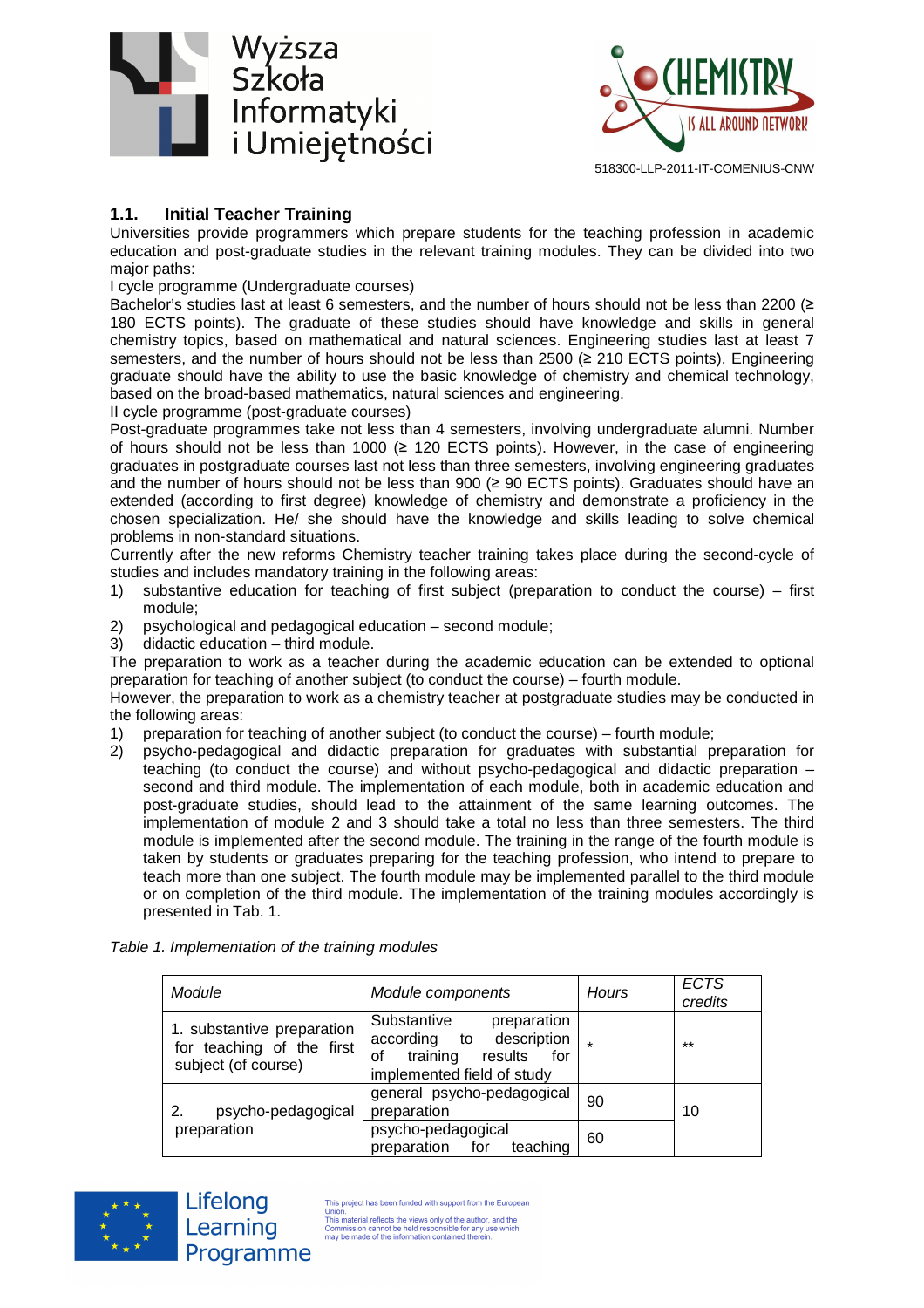



|                                                                    | in the education stage                        |         |           |
|--------------------------------------------------------------------|-----------------------------------------------|---------|-----------|
|                                                                    | practise                                      | 30      |           |
| 3. didactic preparation                                            | didactics basics                              | 30      |           |
|                                                                    | teaching of subject in the<br>education stage | 90      | 15        |
|                                                                    | practise                                      | 120     |           |
| 4. preparation to teaching<br>another subject (of<br>οf<br>course) | substantive preparation                       | $\star$ | $***$     |
|                                                                    | teaching of subject in the<br>education stage | 60      | $10 - 15$ |
|                                                                    | practise                                      | 60      |           |
| 5. preparation for special<br>didactics                            | psycho-pedagogical<br>preparation             | 140     |           |
|                                                                    | special didactics                             | 90      | 25        |
|                                                                    | practise                                      | 120     |           |

\* dimension that provides academic preparation for teaching

\*\* the number assigned to the objective course of study

Post Diploma studies are designed for teachers who wish to improve their qualifications by updating of their knowledge and practical skills necessary for chemistry teaching in lower secondary and upper secondary schools. Recruitment for the study includes people who have completed their master's degree in chemistry or engineering or related fields of chemistry (among others biology, physics). A graduate of postgraduate studies can obtain the most up-to date knowledge of general chemistry and inorganic, organic and physical chemistry necessary for teaching in lower- and upper-secondary schools and implement the information technology resources to support the teaching of the subject. They usually constitute a part of the professional development process of in-service teachers.

# **1.2 In-service Teacher Training**

The majority of the in-service training for teachers of Chemistry in Poland is organized on the voluntary basis. There are no obligatory requirements for teachers meet and courses to complete in order to teach chemistry in Polish schools. Their university education expanded with practical teaching component is the only must have. Teachers engage in the development of their careers on their own and they care about their professional improvement due to the general directives of teacher training. Trainings, workshops and seminars participation and attendance are only a part of their professional activity. In order to advance and climb their professional ladder they must follow general 4 level teacher development path from novice teachers to the diploma ones.

A series of regional and local institutions offer trainings of various kinds for practising teachers, which is a great opportunity to comply with Ministerial requirements and hold a higher teaching degree. For example the Regional In-Service Teacher Training Centre in Lodz is a public educational institution. The main aim of the centre's work is to support the education environment in achieving aims of the educational reform and in aspiration for proqualitative changes. The centre is also seriously engaged in the integration process of local educational community. It offers over 170 various forms of training for school principals, teachers and local government representatives who are involved in issues of education. The main subjects of their training courses concern: quality in education, teaching problems, planning and documentation of professional development and advancement of teachers, information technology, European education, pedagogical skills and languages. The Regional Inservice Teacher Training Centre is engaged in application of new pedagogical methods with the use of IT. It edits methodological materials for teachers and quarterly The Educational Review. The Centre co-operates with: Technical University of Lodz; University of Lodz, The Academy of Humanities and Economics in Lodz, The Academy of International Relations and the University of Computer Sciences and Skills. Each region of Poland has a similar institution dedicated to teacher development. A series of publishing houses oriented for scientific subjects such as ZAMKOR offer online portals for both students and teachers to help the first raise their interest in the subject, whereas the latter gain extra qualifications and skills in order to teacher in a more interesting and technologically advanced way. Teachers can also select from many high quality offers among which is the one of the Centre for



Lifelong

Learning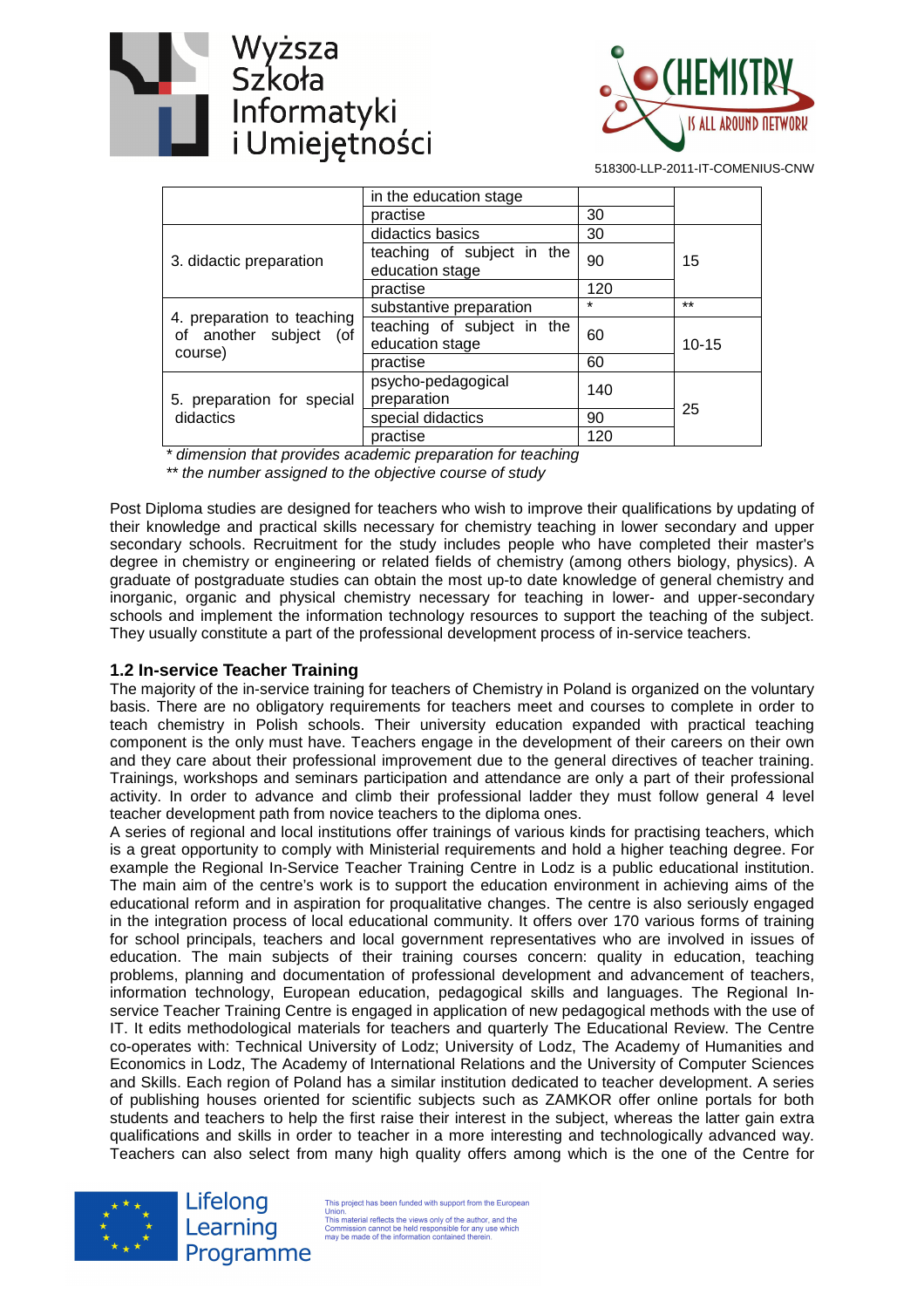



Education Development (CED). It was established on 1 January 2010, as the result of merger of National In-Service Teacher Training Centre and Methodological Centre of Psychological-Pedagogical Counselling. CED is a national teacher training institution. The Centre objectives include actions for quality assurance in education, particularly through supporting schools and educational institutions in carrying out their statutory tasks and support of changes in the system of education in the field of teachers' professional development. The new Polish science curriculum was launched in the 2008 and currently implemented in upper secondary schools. The new general objectives of education, and students' key competences that should be developed during science classes were defined in that document. Presented competences are in line with competences that might be developed by *Inquiry* Based Science Education (IBSE). IBSE is currently a popular instructional method in many countries and it is being strongly promoted by European Union. In the article the role of IBSE in the new Polish science curriculum is described and related to the method of 'Independent Investigation to Acquire Knowledge' that was formerly known in the national pedagogy.

Many universities of polytechnics organize Post-Diploma Trainings for teachers. Among others the institute of Didactics of Chemistry in Siedlce offers an interesting course for Chemistry and Maths teachers. The aim of programme is to give the person who completed the master's degree in the fields of chemistry permission for teaching chemistry in junior secondary or upper secondary school and mathematics in primary school, junior secondary school and upper secondary school. The course is also addressed at students of the second cycle courses related to chemistry or mathematics. In their case, they will be conferred the right to teach chemistry or mathematics, in schools mentioned above, on their graduation from the second degree programme (Master's degree). Within the programme of 340 hours students will gain theoretical and practical knowledge of psychological - pedagogical preparation for teaching chemistry or mathematics. Plan of Study activities and programs are tailored to the Ordinance of the Minister of Science and Higher Education of 17.01.2012 in the matter of educational standards - to prepare for the teaching profession. Students are also required to serve 155 hours practice. Another example of good practice in terms of chemistry teacher development is WCIES. It is a self-government teacher development facility – an institution providing knowledge and education, whose tasks perfectly illustrate the motto "Warsaw – the City of Education". The main objectives of the Centre include supporting the Warsaw educational environment and improving the quality of work of schools and educational facilities in the City of Warsaw through different supporting forms for teachers, include biology and chemistry teachers. The Centre has certain experience in advocating the application of the IBSE method at the 4th educational stage, primarily in the area of professional continuing education for biology teachers interested in new educational solutionsWarsaw Centre for Socio-Educational Innovations and Training has been providing a comprehensive set of activities to support professional development for science teachers for several years. Since 2009, the centre has attracted more than 2500 teachers to workshops, lectures, conferences, seminars and model lessons. Topics for lessons have included: news from the science world, new teaching methods, biological and chemical experiments and observations, and more. The training programme, based on the new Polish core curriculum in biology and chemistry, consists of lectures and hands-on learning activities provided by expert scientists from Warsaw University and Nikolaus Copernicus University in Toruń.

#### **2. Assessment of the National Training of Science Teachers**

Without any doubt, the key research tool of each chemist should be an experiment, e.g. experience, chemical test or proof. Chemistry teaching with the use of a well-thought experiment will be more impressive. The experiment is not only a tool of research, but it also has a huge educational value. Experiment promotes thorough understanding of chemical phenomena and teaches how to experimentally obtain answers to the posed questions. Polish Chemistry classroom unfortunately lacks this tool mainly due to financial reasons and school funds, rather than lack of skills of a chemistry course graduate. Conducting the interdisciplinary activities is also very important, because it gives teachers freedom of choice how to implement these activities. This could be, for example, the organization of activities outside school, designed to observe nature in the field, or to complete projects to raise social awareness and active citizenship. Chemical education in school can be carried out in different ways, depending on the capabilities of the school, teacher preferences and needs of



Lifelong Learning Programme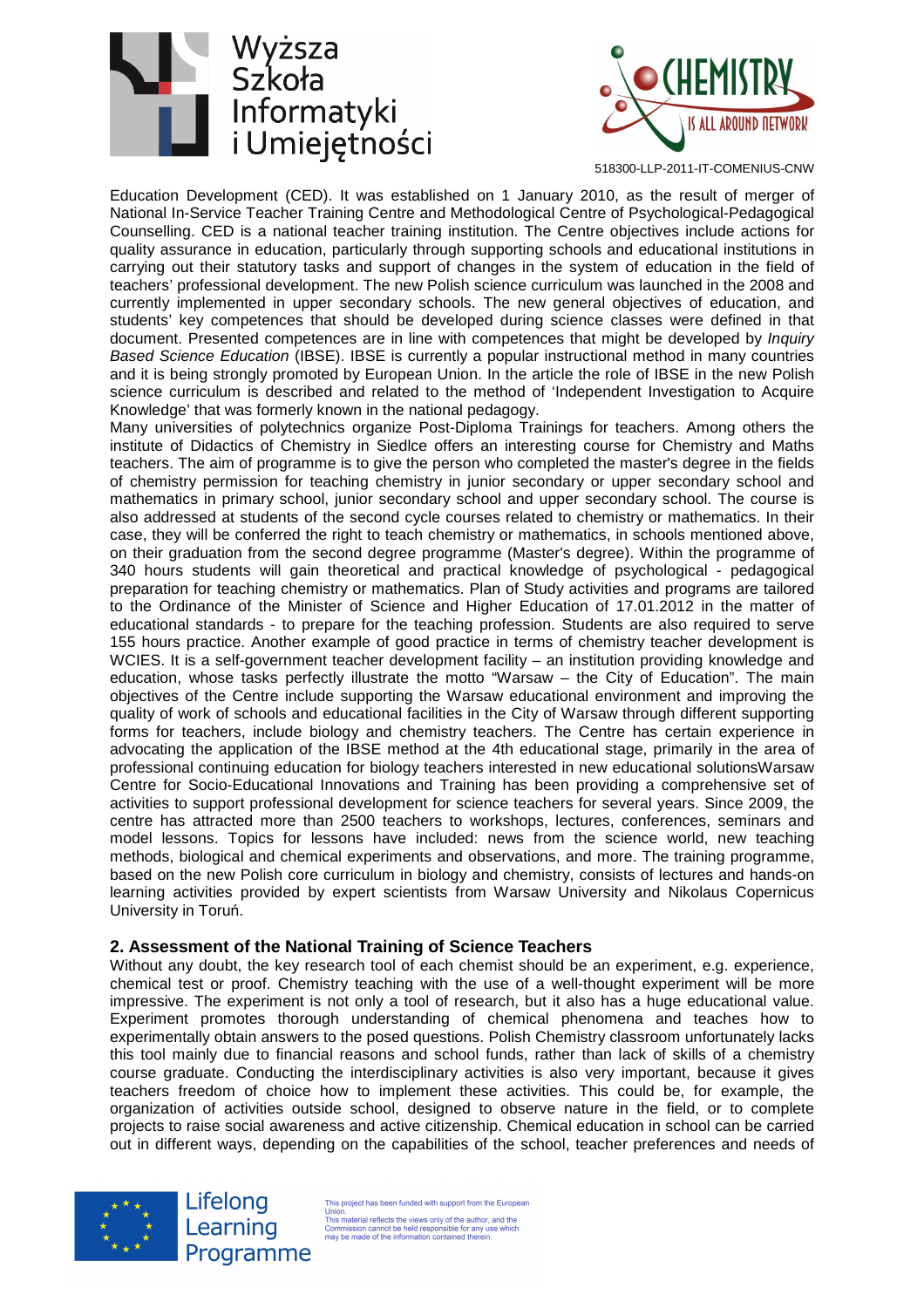



the students. It is worth noting that the technology development affects also the educational sector. It is necessary for each school to meet the challenges it has to face, each school has to be a modern school. In a nutshell, it is impossible to provide effective learning without the knowledge based on the latest educational solutions. Nowadays, electronic media complement books. Computers, tablets and interactive whiteboards are tools whose applications in the classroom are increasingly required by both students and their parents. This is not surprising. Learning through multimedia is not only interesting, but also more effective. Let us now define a good chemistry teacher's profile. Undoubtedly he or she should have a knowledge of chemistry in accordance with curriculum content of these subjects, should be able to independently deepen this knowledge, update, and integrate it with other fields of knowledge in order to transfer it properly to students. He or she should know the stages of mental development of students and can be a good guardian and tutor through knowledge based on psychology and pedagogy. Moreover, he or she should have the ability to support the intellectual development of students through appropriate teaching methods and educational measures; last but not least should know how to use information technology in the classroom and speak at least one foreign language. Finally the good chemistry teacher should be aware of the constant need of professional development. But the situation in Poland as far as teaching Chemistry is concerned, unfortunately is not all positive. More than 90 per cent of Polish teachers have higher education diploma, but only about 25 per cent. of them speak foreign languages fluently. English is known only by teachers with the short-term (up to five years) of teaching experience. Teachers with work experience of above 20 years have the lowest English language skills. This makes it difficult for chemistry teachers as they are expected to attend language courses very often free of charge. Undoubtedly, a good knowledge of foreign languages will help teachers to be able to participate in international mobility programmes, exchange their experience, establish contacts with teachers from around the world and benefit from foreign sources, preparing for lessons. Analysing the situation in Poland one can draw some conclusions. Polish student of Chemistry at University or Polytechnic is better prepared for teaching in theory than practice. He/ she has access to equipment and chemical experiments when at University and then lacks the opportunity to experiment when starts proper teaching at schools, which do not even have properly equipped chemistry laboratories. Another downside is the educational reform in Poland itself which according to some experts interfered with the core curriculum development - for the last few years it got changed few times which results in disorientation and lack of cohesion of ministerial requirements and the factual learning outcomes and teaching objectives. What is more, according to ministerial regulations a Chemistry teacher is supposed to develop professionally (as it was mentioned above each teacher in Poland follows a career development process – 4 stages) but during the process his/ her chemical knowledge is not much verified. Their pedagogical skills are verified, however chemistry experimentation and core chemistry issues lack monitoring. There is an offer at few institutions of some professional development, refresher training available for in-service teachers but courses, workshop, conference and training organized by them are not mandatory, and usually if of higher quality, also quite expensive. On the other hand, such courses help teachers enrich their classrooms with cutting edge developments in the exciting field of nanotechnology, learn new pedagogical approaches to teaching science, provide teachers with the opportunity to refresh their understanding of core science concepts and to connect with their peers. One semester long course meets weekly and the 3 hour class is broken into 3 segments: a/ Teachers are immersed in chemical research via laboratory tours, demonstrations, hands on experiments, or lectures from graduate students. b/ Teachers discuss how to most effectively bring this research into the classroom, develop lesson plans and reflect on how they have used the course in their teaching. c/ Teachers are equipped with chemistry fundamentals and provides with alternative teaching techniques to improve student learning by provoking thought about experimental observations. The goals of this development program are to expose teachers to the research environment, to reinforce each teacher's sense of science as a process, to deepen each teacher's understanding of the achievements and potential of chemistry, and to apply lessons learned from the content class to a research setting a scientific discovery. As seen above the Polish chemistry teacher has to cater for his/ her professional development on the individual basis which may result in the lack of motivation and loss of quality of teaching. Last, but not least, as it was mentioned above,



Lifelong Learning Programme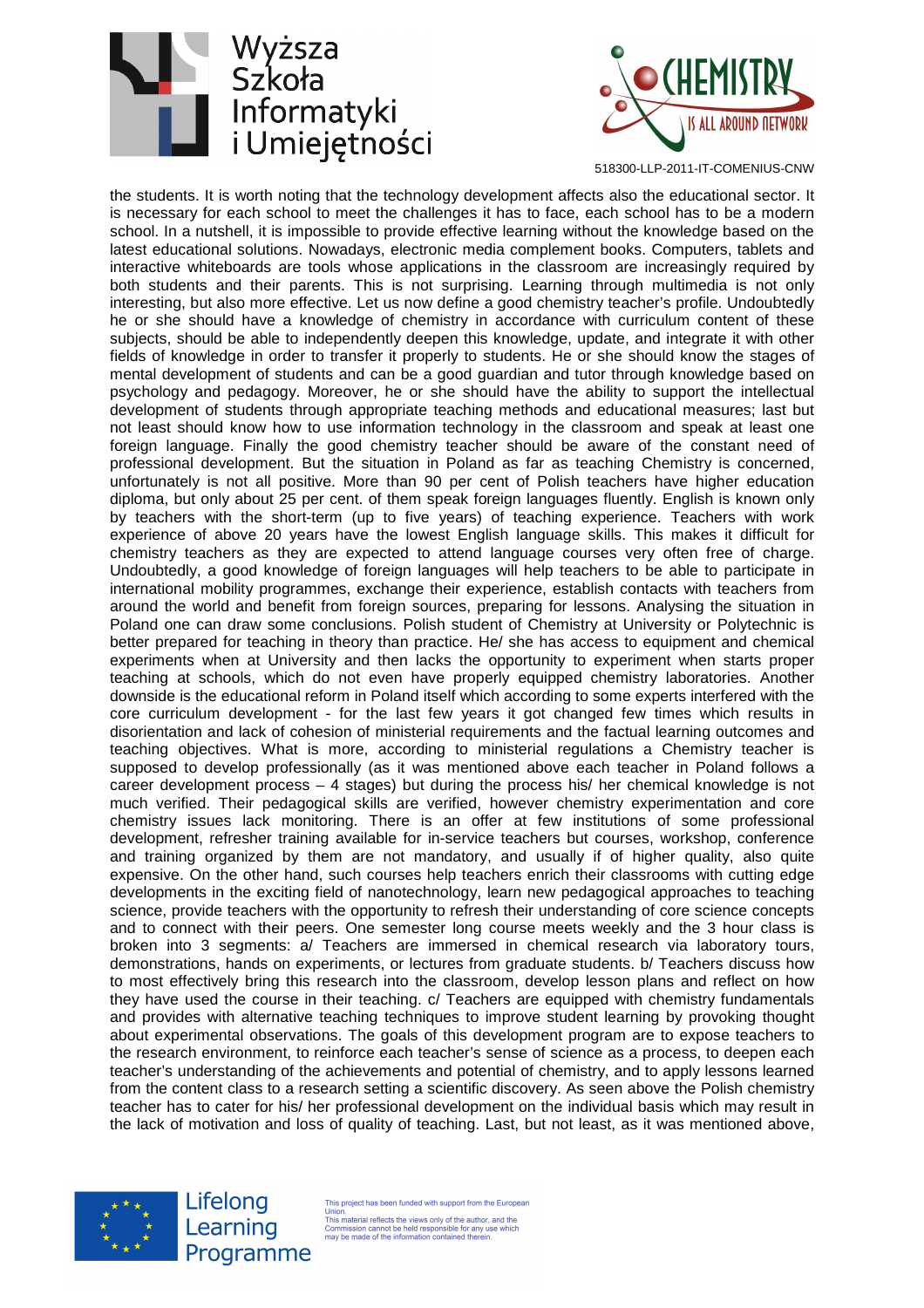



the Polish Chemistry teacher lacks good English language skills which is very limiting and can slow down self-teaching and restrict use of teaching solutions applied by foreign chemistry market.

# **3. The Impact of the Project on Teacher Training**

Chemistry is All Around Network project's requirements are more than compatible with the higher education market as far as teacher training is concerned. Its great part is devoting to teaching and teachers of chemistry in particular. Its first year activities concentrated on arousing students motivation and interest in scientific subjects with tools and didactical methods listed on the database. Publications, articles and papers collected shall constitute a great deal of useful teaching aids and materials sometimes to be ready used in the busy teacher's classroom or labolatory. Second year project activities focus even more thoroughly on the teachers themselves. All the project tasks are oriented for the development of chemistry teacher; with great deal of focus on his/ her university education and training, as well as initiatives of post university qualifications and skills which should be appreciated especially by in-service teachers. A database of collected publications and articles lists all necessary prerequisites for students first to enrol the chemistry course at the higher education institution, then for graduates to finish their compulsory education at University or Technical University with methodology and didactics in mind, and finally it defines the prerequisites for novice and inservice teachers either to begin their successful career in teaching or master it and develop further. In each year of the project each partner has to organise a workshop for teachers and experts whose main task will be to share knowledge on the project issues, exchange views and opinions between practising teachers and experts in order to prepare teacher training offer better tailored for the labour market. According to the project requirements in the first year of the project WSIU organised a workshop on students' motivation to learn and study chemistry, whereas the second year of the project has seen a workshop on the topic of chemistry teacher training in Poland. In both workshops teachers and experts had a chance to discuss the project activities and get acquainted with their objectives but most importantly they were able to bridge the gap between the 'world of science' and 'teaching chemistry reality at Polish school'. The main part of both meetings was occupied by presenting the portal resources with reference to materials collected for teachers and novice teacher and analysis of the quality of materials provided. Participants were also able to discuss the Polish situation with reference to teaching and educating prospective teachers of chemistry and motivating young people to study the subject further on their own. In both workshops a fierce discussion took place. During the latter workshop the discussion was started with a short presentation of the Polish situation to let everybody realize the facts and figures and general career path development of an average chemistry teacher. Teachers and experts were briefly reminded how long the basic training takes place with reference to hours and years and compared the ratio of theoretical and practical training for the average student. The most controversial bit which resulted in the long debate was pointing out the amount of hours spent in labs involved in experiments and comparing it to the hours spent with the end user – student, in case of teacher training specialisation. Some drawbacks were also pointed out. Lack of cohesion of the curricula; little financial resources to equip schools with labs in order to let the teachers and students experiment. And last but not least poor English language skills of graduates of technical and scientific courses. Some solutions were suggested: Financial resources from the government to equip schools better and allow teachers to participate in free or at least cheaper, high quality trainings; Access to initiatives such as Chemistry is All Around Network project and its free of charge resources; Language courses for chemistry teachers such as the one undertaken by the Jagiellonian University – an interactive course of an English language for students of chemistry programmes. Teachers and experts were generally quite positive about the contents of the workshop – those who were generally positive about the project and the portal recourse available online on the Chemistry is All around Network platform found it useful and for those, so far quite reluctant to cooperate fully, some bits of the workshop were difficult and the portal not user-friendly. Technology mattered here a lot as some teachers complained about poor internet connection at home when they wanted to work on some parts of the portal. Teachers appreciated the Polish language version of the portal very much as thanks to Polish translation it become more user friendly and accessible. Among many tasks during the workshop, teachers and experts were supposed to complete the evaluation form of the Chemistry is All Around Network portal, which was supposed to be submitted to the project



Lifelong Learning Programme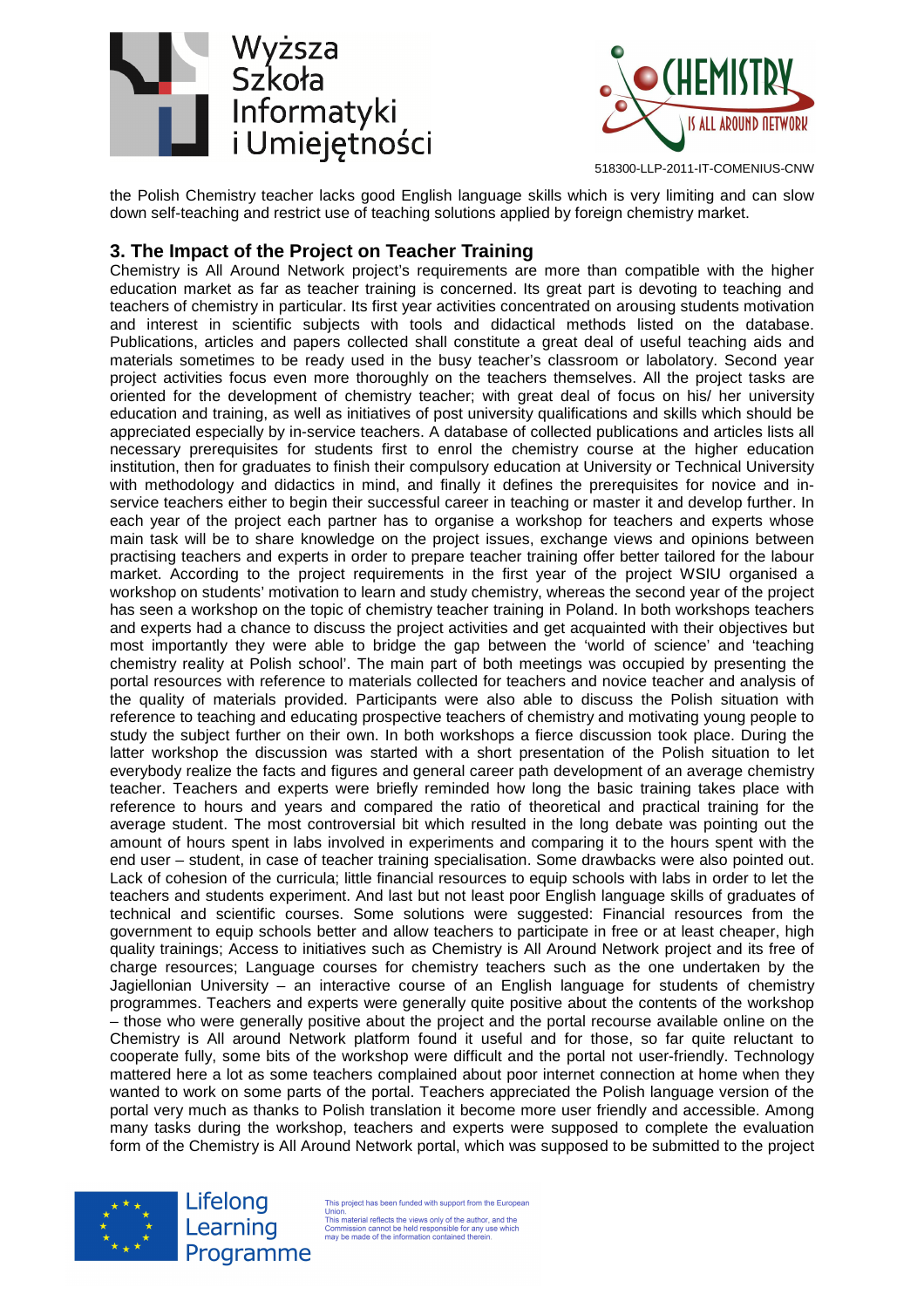



promoter by WSIU. To perform this activity each project partner was sent an evaluation form to distribute among its teachers and experts during the workshop. The form contained questions about teachers' personal details: age, gender but also professional background e.g. years in the teaching profession. As it was mentioned above teachers mostly have from 5-15 years of teaching experience and are between 25 and 55+ years of age. In their professional carriers they admitted to working with different target groups: school children (before the educational reform in Poland Chemistry was taught in primary schools), adults and professionals. In the further parts of the portal evaluation questionnaire teachers were asked various types of questions to voice their opinion on the structure, layout and the contents of the project portal.

With reference to the evaluation of the Chemistry is All Around Network portal Homepage Polish teachers gave it an average score valued 8.0 out of 10. Check the graph below for more details. Some teachers were very positive about its structure and layout, others more critical in this matter. As far as Graphic appropriateness and clarity of information are concerned teachers in Poland scored them both for 8.0. It is difficult to interpret these results as not many comments were made about this section. One can only assume that this could be a personal, subjective opinion on the topic. As far as accessibility is concerned it score 8.0, too whereas functioning of links went up to 7 points out of ten. Teachers pointed out that some of them had problems with checking the content of the links as it required a password. For a busy teacher, as they said, waiting for the password to be sent, is too time consuming an activity. The overall organization of the portal scored 8.0 similarly to the other scores in this section.



Graph 4 . Polish teachers and experts' evaluation of the homepage of the portal

The Teaching Resources section score between 7.3 (the lowest score) and 8.1 (the highest score) for all the questions, making the average 7.7 out 10 points. Teachers found this section quite useful and well organized. Information was clearly presented and easy to refer to. Many pointed out in their comments that they liked consistency of this database of products as the common layout surely made the navigation easier and faster. Some however complained about the non accessibility of some materials due to their original language. Even valuable materials available in other than Polish language maybe a little bit putting off for some. in See graph 5 for more detail.



Lifelong

Learning

Programme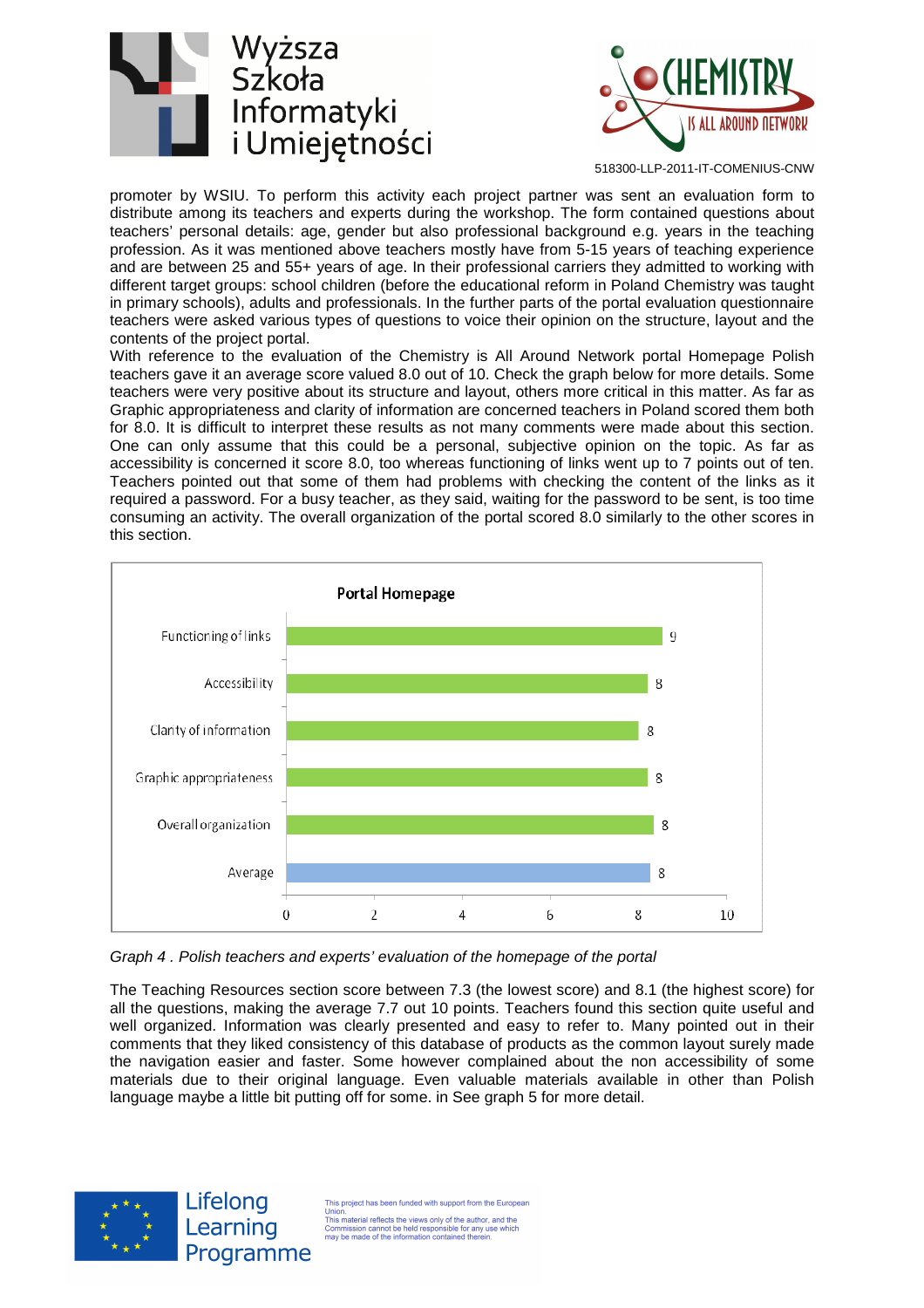





Graph 5. Evaluation of the Teaching Resources section

As far as the Papers Section section is concerned it scored similar values to resources section in terms of the average score. In terms of overall organization it was similar score 7.7 (out of 10) to the average. The highest scored was the usefulness of the collection (7.8); many teachers and experts admitted there is a huge demand for electronic resources, papers and publications available online, free of charge in one place; where they can be easily reached for and referred to for lesson preparation, research and further exploration of both academic and scientific content. Accuracy and functionality scored lowest values (both 7.6 out of 10). Teachers changed their view on the quality of the google translator tool, some really appreciated it a lot. As far as the usability of the search engine is concerned some concepts may not have been functioning well but not many comments were made on that issue that is why it is really difficult to evaluate it objectively.



Graph 6. Evaluation of the Papers section

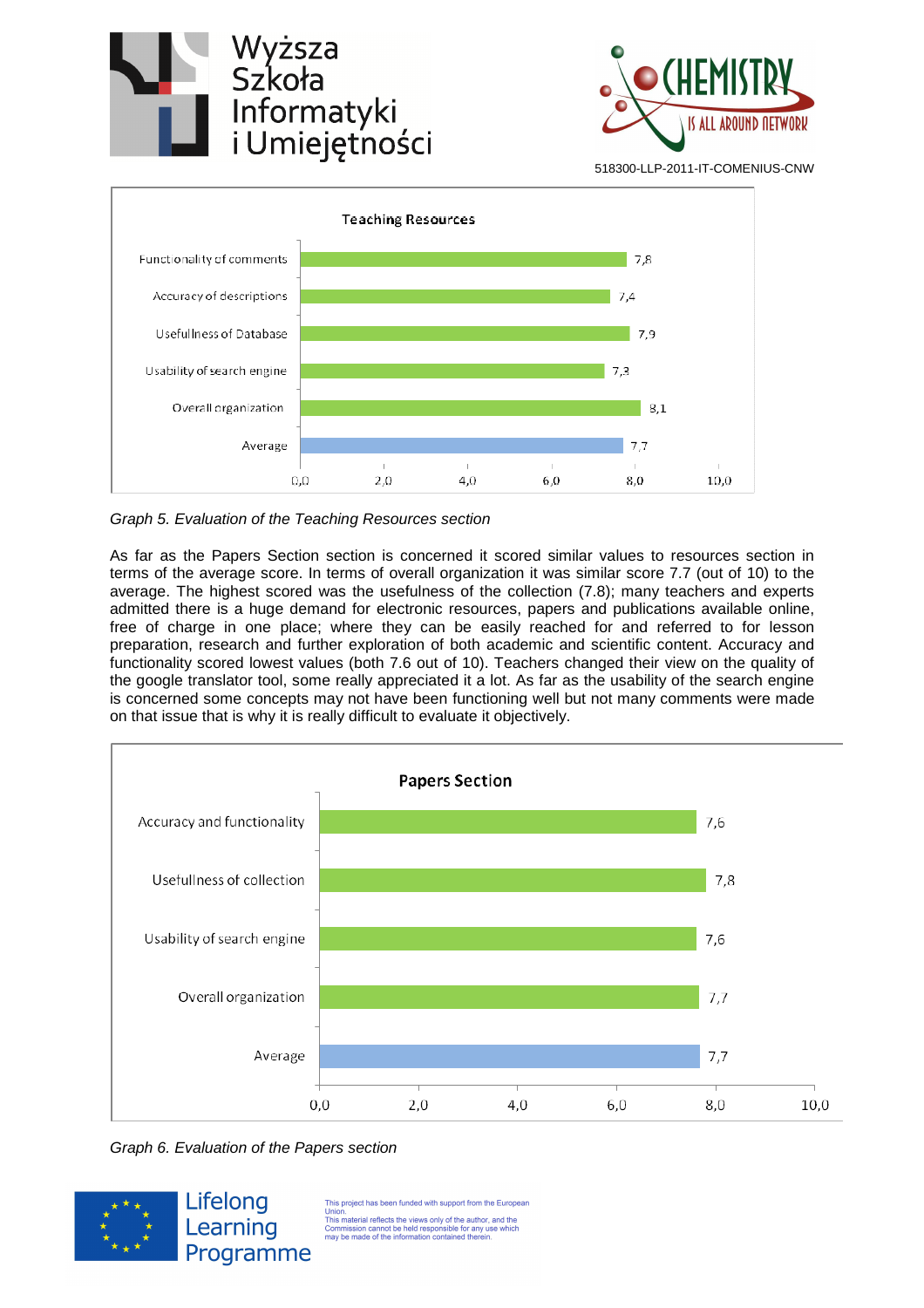



Polish teachers were quite positive about the Publications section. Many admitted it was well-designed and easy to navigate which ended up in the score for overall organization of this section the highest of all 8.0. Most teachers appreciated graphical layout and the usefulness of the database in general, as well as the usability of the search engine. Both of them score 7.9 values. The least favourite, with the score of only 7.2 out of 10 was the accuracy of descriptions. Many, teachers and experts were quite negative about the structure and the quality of the descriptions. They were either too short, not giving enough information or too long pieces of text, loaded with too much information, really hard to follow and concentrate on.



Graph 7. Evaluation of the Publications section

As far as the Usability of the portal is concerned Polish teachers and experts were quite satisfied with it, which was visible in their scores and represented by their comments on the above. The average of the evaluation in this question scored 8.2 out of 10 points. As it was mentioned before Polish evaluators found the portal quite easy to navigate and explore. Only some experienced minor problems with finding some information, whereas the majority suffered from the language problem. Everybody agreed on the need for such tools as chemistry resources on the portal, as surely they raise the effectiveness of the teacher in developing students interest in the subject; but what is more allow teachers to prepare more interesting and interactive lessons, despite the lack of funds. By experimenting online and plunging in the hand-on activities raise the awareness of young people of what science is for.



his project has been funded with support from the Europear

This project has been funded with support from the Europe<br>This material reflects the views only of the author.<br>Commission cannot be held responsible for any use which<br>may be made of the information contained therein.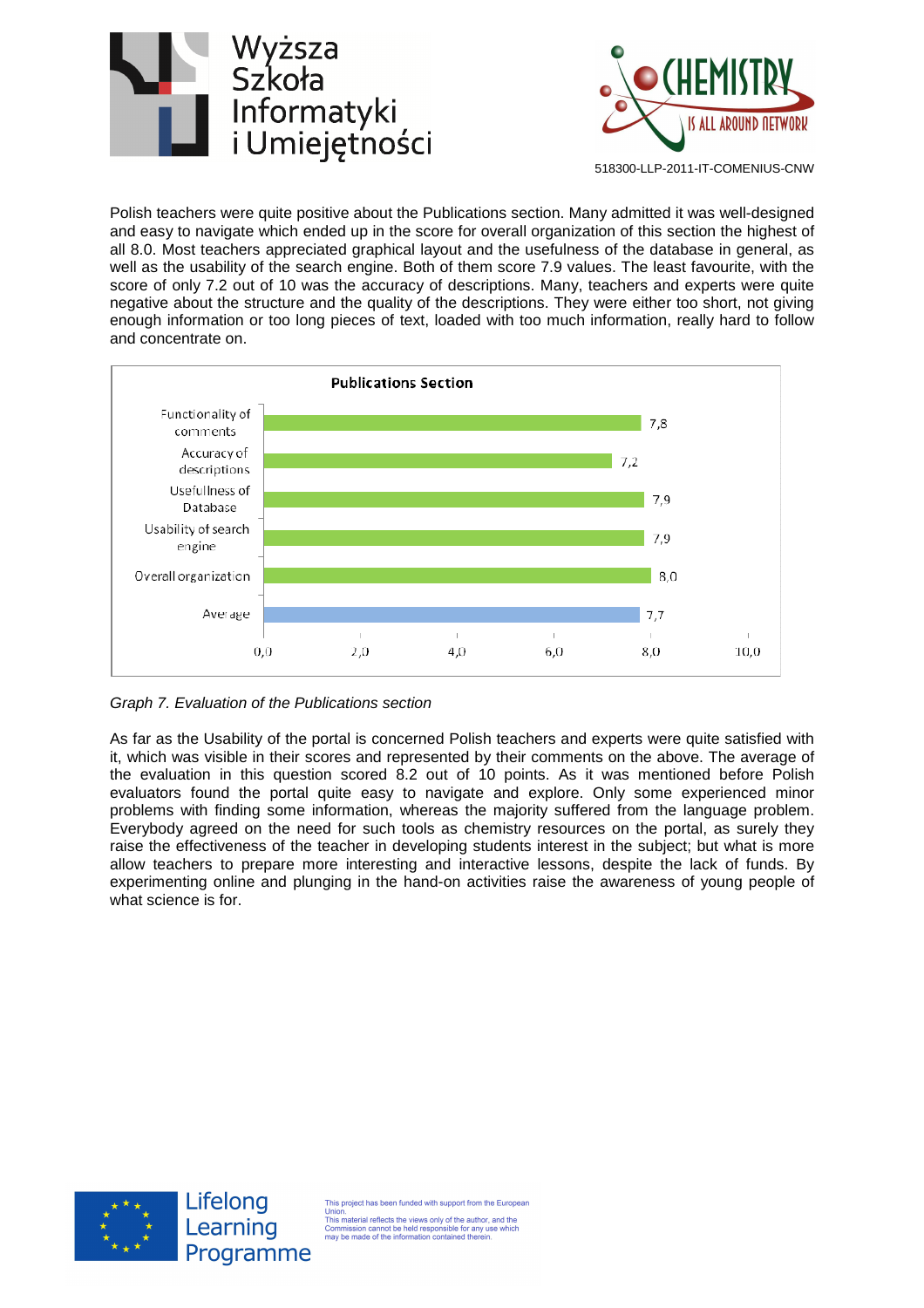





Graph 8. Usability of the portal

One of the last questions teachers and experts were asked in the evaluation form was about recommendation of the portal to other users. All of the Polish participants of the workshop agreed in this question and they admitted the portal is worth recommending to other teachers and experts.



# Graph 9. Recommendations of the portal

Surprisingly, Polish teachers gave the portal quite a low score. Before the evaluation form was circulated everybody had seemed to be very positive about its use and content. Teachers pointed out clear layout and structure of the portal many times. However, when it came to evaluation, where



This project has been funded with support from the European<br>Union.<br>This material reflects the views only of the author, and the<br>This material reflects the views only of the author, and the<br>Commission cannot be held respons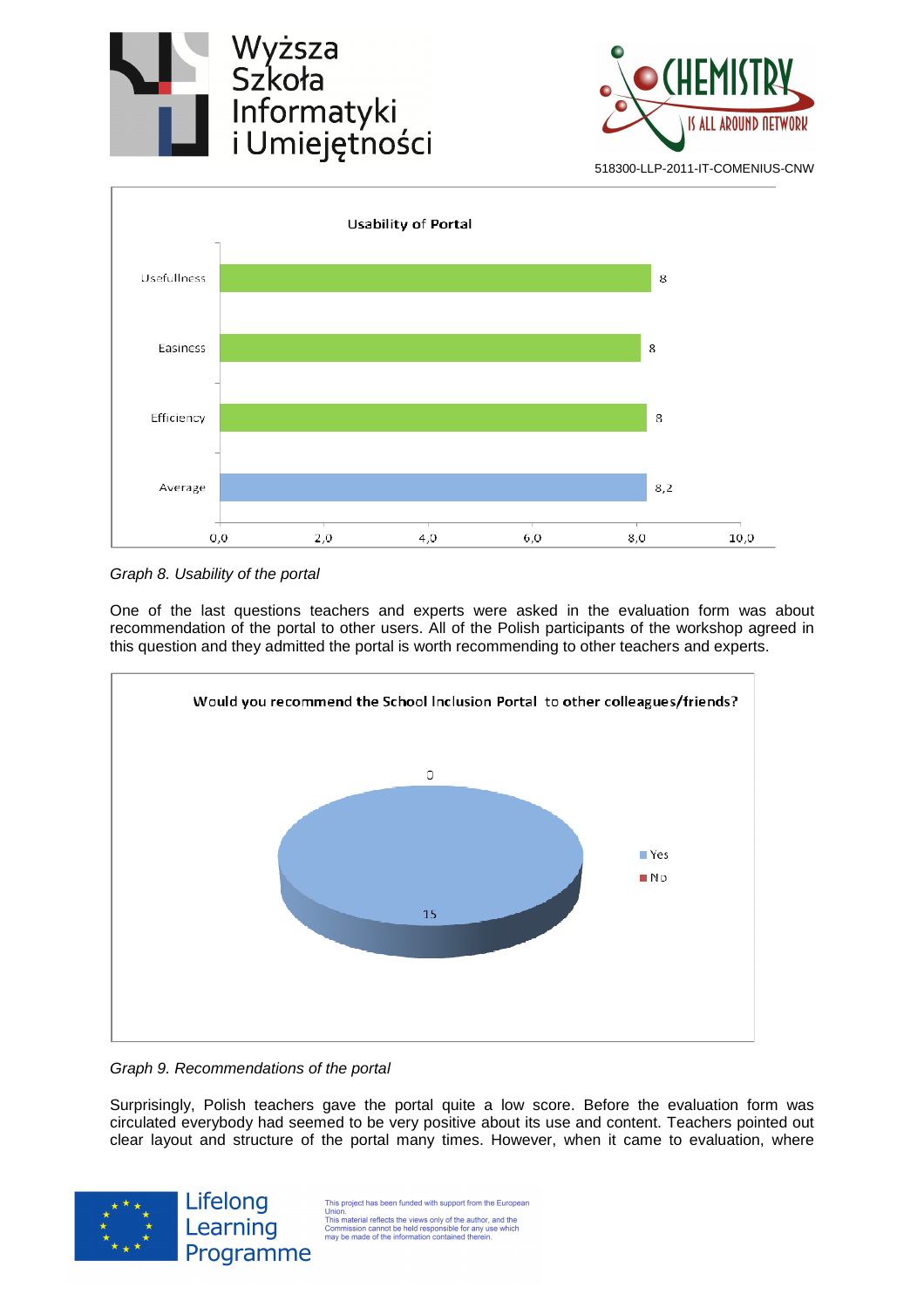



teachers and experts had to concentrate on certain specific bits of the portal it occurred they have some negative comments about it. Some complained about the operability of the portal however problems with its functioning might have been related to the connection transfer. Some teachers also complained about the publications and papers available in national languages; they did not mind Polish papers and resources but were quite critical about resources available in other languages than Polish or English. Some were not quite happy with the google translation as it lowered down the quality of the original articles, other appreciated it in a very clear way. Resources collected by partner countries were quite positively evaluated but some teachers said they did not have interactive classrooms and they obviously would not be able to take full advantage of the materials. Below there are some testimonials that WSIU collected from teachers during the workshops.

- "I'm new to the project but I can say the portal is something a busy teacher needs. I loved the section of student motivation resources best, so did my students."
- "The portal is very useful for my teaching practice. Not only it is a source of numerous interesting activities but it is also far more compatible with the low motivation of students"
- "As a primary school teacher I always thought we lack materials for children which are both comprehensive and funny. Thanks to this portal I have lots of new interesting ideas to be used with my students. I like the fact the portal in available also in Polish"
- "This portal has been a great help to me in my lessons. Moreover, everything is well organized and easy to follow. I liked the resources for teachers about career development as I am currently applying for the next degree in my career."
- '...it is definitely an issue to consider implementing such activities as those presented on the portal in the school curriculum because they facilitate learning process and allow students to work at their own pace which gives them the feeling of control and authority over their knowledge acquisition process.'
- "Well-built portal summing up the situation in Poland. A useful collection of resources for teachers. Plenty of them are ready to be used in the lesson. I appreciate the collection of materials which include animations and interactive experiments in the teachers' resources section"

# **4. Conclusions**

In the course of the chemistry teaching it is extremely important that the teacher could acquaint the student with practical aspects of chemistry and implement and complete educational and tutorial objectives at the same time. Not without significance is the awakening of students' natural curiosity to substances and phenomena that surround us. It seems that crucial teacher skills and information useful in everyday life should be one of the main objectives of the chemistry science. It is certain, that is not enough to complete the chemical studies to be a good teacher of chemistry. The continuous improvement and training are equally important. The teacher should do this to share his passion of science with his or her students. But to share his or her passion the teacher should be first of all equipped with the necessary knowledge, skills and social competences which Polish university courses are greatly responsible for. Initiatives sponsored by the government, non-governmental organizations or EU projects and private initiatives could also facilitate the process of professional development of a Polish chemistry teacher.

# **5. Bibliography and References**

- 1. R. M. Janiuk, E. Samonek-Miciuk, W. Stawiński and A. Walosik [2002] Raport o stanie dydaktyk przedmiotów przyrodniczych w Polsce.)
- 2. E. Samonek-Miciuk M. Pedryc-Wrona [2001] Przygotowanie nauczycieli biologii do funkcjonowania w zreformowanej szkole in: Nauczyciel 2000 plus. Modernizacja kształcenia nauczycieli przyrody , biologii i ochrony środowiska, Warszawa , Instytut Badań Edukacyjnych
- 3. Burewicz A., Gulińska H. (red), Dydaktyka chemii, Wyd. NaukoweUAM, Poznań 1993
- 4. Czupiał K., Sprawdzanie i ocenianie osiągnięć dydaktycznych z chemii, Wyd. Nowik, Opole 1993
- 5. Dziennik Ustaw nr 61/2001, Podstawa programowa kształceniaogólnego dla liceów profilowanych, Chemia, Załącznik nr 4, poz.625
- 6. Galska-Krajewska A., Pazdro K., Dydaktyka chemii, PWN,Warszawa 1990